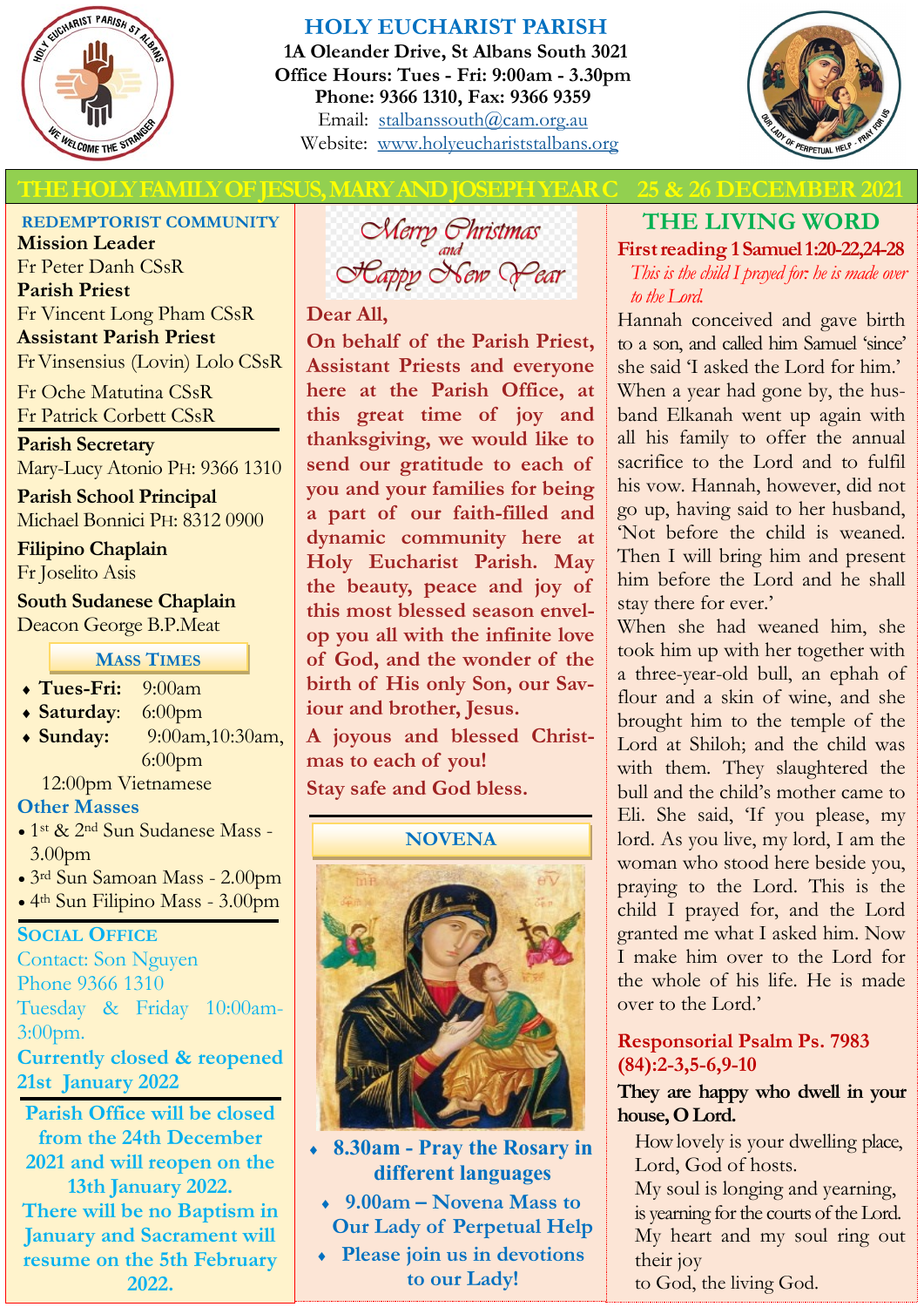# **They are happy who dwell in your house, O Lord.** They are happy, who dwell in your house, for ever singing your praise. They are happy, whose strength is in you, in whose hearts are the roads to Zion. **They are happy who dwell in your house, O Lord.** O Lord God of hosts, hear my prayer, give ear, O God of Jacob. Turn your eyes, O God, our shield, look on the face of your anointed. **They are happy who dwell in your house, O Lord.**

#### **Second reading Colossians 3:12-21** *Family life in the Lord*

You are God's chosen race, his saints; he loves you, and you should be clothed in sincere compassion, in kindness and humility, gentleness and patience. Bear with one another; forgive each other as soon as a quarrel begins. The Lord has forgiven you; now you must do the same. Over all these clothes, to keep them together and complete them, put on love. And may the peace of Christ reign in your hearts, because it is for this that you were called together as parts of one body. Always be thankful.

Let the message of Christ, in all its richness, find a home with you. Teach each other, and advise each other, in all wisdom. With gratitude in your hearts sing psalms and hymns and inspired songs to God; and never say or do anything except in the name of the Lord Jesus, giving thanks to God the Father through him.

Wives, give way to your husbands, as you should in the Lord. Husbands, love your wives and treat them with gentleness. Children, be obedient to your parents always, because that is what will please the Lord. Parents, never drive your children to resentment or you will make them feel frustrated.

### **Gospel Acclamation cf. Acts 16:14**

Alleluia, alleluia!

Open our heart, O Lord, to listen to the words of your Son.

Alleluia!

### **Gospel Luke 2:41-52**

### *Mary stored up all these things in her heart*

Every year the parents of Jesus used to go to Jerusalem for the feast of the Passover. When he was twelve years old, they went up for the feast as usual. When they were on their way home after the feast, the boy Jesus stayed behind in Jerusalem without his parents knowing it. They assumed he was with the caravan, and it was only after a day's journey that they went to look for him among their relations and acquaintances. When they failed to find him they went back to Jerusalem looking for him everywhere.

Three days later, they found him in the Temple, sitting among the doctors, listening to them, and asking them questions; and all those who heard him were astounded at his intelligence and his replies. They were overcome when they saw him, and his mother said to him, 'My child, why have, you done this to us? See how worried your father and I have been, looking for you.'

'Why were you looking for me?' he replied. 'Did you not know that I must be busy with my Father's affairs?' But they did not understand what he meant.

He then went down with them and came to Nazareth and lived under their authority.

His mother stored up all these things in her heart. And Jesus increased in wisdom, in stature, and in favour with God and men.

# **REFLECTION ON THE GOSPEL**

The time between Christmas and New Year is often family time. It is also a time to think about what family means. For many, it is a challenge to juggle various conflicting commitments. We do our best, and trust that everyone will understand the difficult choices that sometimes have to be made. It is now six years since the Synod on the Family in Rome. So much has happened globally since then that we are in danger of letting this significant event pass into history without giving it the ongoing attention it deserves. The Pope's concluding words of concern for "difficult cases and wounded families" merit our attention. For Pope Francis, the Synod was "about bearing witness to everyone that, for the Church, the Gospel continues to be a vital source of eternal newness, against all those who would 'indoctrinate' it in dead stones to be hurled at others." The pope reasserted his constant message that the Church's "first duty is not to hand down condemnations or anathemas, but to proclaim God's mercy."

Today's readings invite us to focus on family relationships. At a very basic level, we are all "children of God" (1 John 3:1), invited to remember the love that God has "lavished on us". In the gospel reading, Luke presents the young Jesus coming with his parents from Nazareth to Jerusalem "as usual" for the great feast of Passover. He is twelve years of age, capable in that culture of making quite serious decisions for himself. He does just that, much to the consternation of his parents, who become aware only after a day's journey that he has remained in Jerusalem and has not joined the extended family group or synodia for the return journey to Nazareth. Mary and Joseph are not well pleased. They express their concern but fail to understand his response: he is primarily God's child and must follow God's call first and foremost. This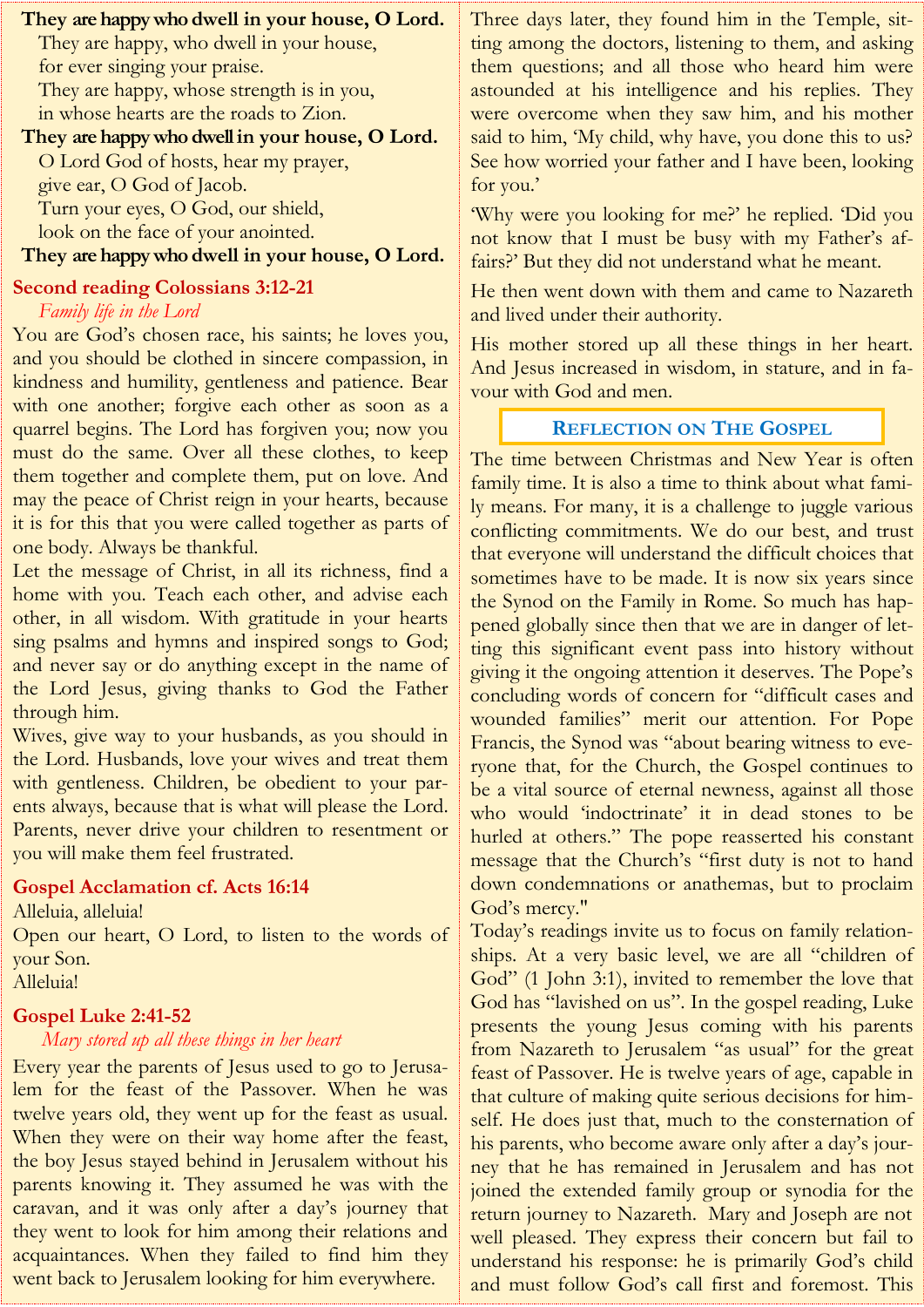does not preclude obedience to his parents. It does, however, foreshadow the pain involved in parenting this young man whose mission will take him along paths they would never have chosen for him. This may sound familiar to those who are parents of young adults.

As Luke's story unfolds, Joseph fades from the narrative. Mary lives in the reflective way we are all called to live, "storing all these things in her heart". Sometimes God's call to children is in tension with the wishes or hopes of their parents. Children are first of all "children of God". Much as we might want to hold on to them, we do so at our peril, while respecting the fact that many are constrained by lack of employment and affordable housing to remain with their parents well into adulthood. We try to understand their choices, we do everything we can to nurture their uniqueness, and we pray that they will grow in wisdom and stature and in favour with God as responsible members of the whole Earth community.

# **By Veronica Lawson RSM**

### **CHRISTMAS AND GOD'S ULTIMATE AN-SWER TO OUR ANGUISH**

My father died suddenly on Christmas Eve morning when he was 49 years old, leaving my mother a widow with seven children. The struggle I faced that Christmas, so I came to realize, was no different from the one that afflicts everyone every day: loss and longing.

My challenge was to pay special attention to Christmas — seeing past the superficial — to get to the mystery's real meaning. Can Christmas offer an answer to keenly felt sorrow and pain? I have never forgotten consoling words I discovered years later from poet Rainer Maria Rilke to a hurting friend: "Celebrate Christmas in this devout feeling that perhaps God needs this very anguish of yours in order to begin." And who of us these days is not feeling intense anguish?

The unexpected absence of my father made me yearn for something non-negotiable: a Presence to fill the void. The Son of God coming in the flesh — Emmanuel, God-With-Us — is that Presence. And only a Presence is adequate for answering the emptiness and need that the human being is. Why? Because a Presence is the beginning of the end of barriers in our life. Presence "is to know that there are experiences that lessen the dread of separation, loneliness, and even death," wrote author Ralph Harper.

An insight of Cardinal Joseph Ratzinger seems to me positively prophetic: "In what does the human being's wretchedness actually consist? The root of the human being's wretchedness is loneliness, is the absence of love — is the fact that my existence is not embraced by a love that makes it necessary." Christmas is the birth of that Love.

Which is why, even now from the manger, Jesus is turning the tenderness of his Sacred Heart to the hemorrhaging woman who soon will stretch out her hand to Christ's hem for a cure. Even now without words he is saying to her — and to us — "Daughter, your faith has saved you." Even now he beckons the lame man in Bethesda: "Do you want to be healed?" Even now he sets out to find the leper and everyone who faces their affliction with trust-filled hope: "If you will to do so, you can make me clean!"

We need the celebration of Christmas to happen every year in order to stanch our forgetfulness of God that otherwise takes over. Christmas proclaims that we are made by God and for God, and that we cannot live without him. For "without God man neither knows which way to go, nor even understands who he is," wrote Pope Benedict XVI in his encyclical "Caritas in Veritate" ("Charity in Truth," No. 78). "The human being's alienation from God has so buried in oblivion so many of the human being's aspects," warned Father Hans Urs von Balthasar, "that these can be brought up again only through God's Incarnation."

We long for a human touch, a human gaze to lead us back to God. The playwright Paul Claudel, who himself experienced a grace of reconversion on Christmas Eve, observed, "God, being unable to make himself known, contrived to make himself born."

St. Bernard counseled: "God's Son came in the flesh so that mortal human beings could see and recognize God's kindness." Accordingly, "all the holiness God has destined for our souls has been placed in the humanity of Christ, and it is from this source that we must draw," wrote Blessed Columba Marmion.

To woo us back to our own humanity, Jesus comes to us — not in magnificence and splendor — but as a baby. St. Bernard spelled out the stunning logic of the Incarnation: "The lesser Jesus became through his human nature, the greater was his goodness; the more he lowered himself for me, the dearer he is to me. Jesus comes as a little one lest we be terrified."

The whole of Christ's intention at Christmas is to share his life with us. "Christ did not live his life for himself but for us. ... Christ enables us to live in him all that he himself lived, and he lives it in us (CCC 519, 521).

Many years ago, a priest friend served as a missionary in Mongolia. The people had never been introduced to Christianity and had not heard of Jesus Christ. Being nomads, they opt not for stationary houses, but